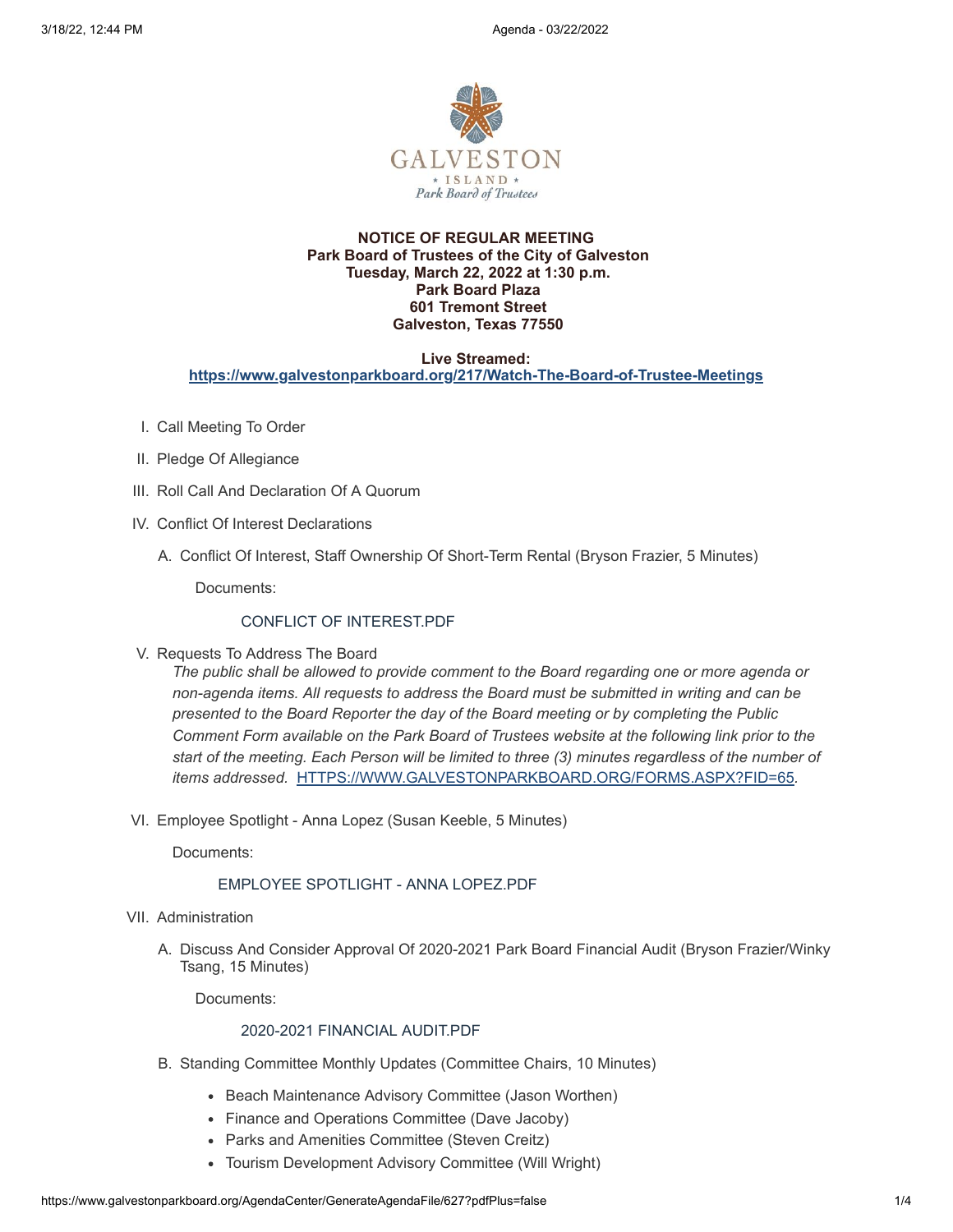- Workforce Development Committee (Jason Hardcastle)
- C. Discuss And Consider Approval Of Second Reading Of Proposed By-Law Amendments Concerning Article V - Meetings And Article XIV - Park Board Management Policies (Carla Cotropia, 5 Minutes)

Documents:

# SECOND READING OF PROPOSED BY-LAW AMENDMENTS PDF

- VIII. Tourism Development
	- A. Discuss Call For Nominations For Friend Of Tourism (Jacquelyn Helton, 5 Minutes)

Documents:

#### OVERVIEW FORM DISCUSS CALL FOR [NOMINATIONS](https://www.galvestonparkboard.org/AgendaCenter/ViewFile/Item/7483?fileID=11341) FOR FRIEND OF TOURISM.PDF

- IX. Operations
	- A. Discuss And Consider Recommendation To Expand The Geography Of The Federal Seaweed Maintenance Permit In Order To Accommodate Continuance Of The HOA/ POA Extreme Inundation Program (Kimberly Danesi, 20 Minutes)

Documents:

#### FEDERAL SEAWEED [PERMIT.PDF](https://www.galvestonparkboard.org/AgendaCenter/ViewFile/Item/7481?fileID=11362)

B. Presentation On Status Of Blue Flag Award (Annie Mercer, 10 Minutes)

Documents:

# 03.22.2022 [PRESENTATION](https://www.galvestonparkboard.org/AgendaCenter/ViewFile/Item/7496?fileID=11352) ON STATUS OF BLUE FLAG AWARD.PDF

- X. Executive Session
	- A. Pursuant To Texas Government Code Section 551-071-Consultantion With Attorney On A Matter In Which The Duty Of The Attorney To The Governmental Body Under Texas Disciplinary Rules Of Professional Conduct Of The State Of Texas Clearly Conflicts With This Chapter-Legal Matters Concerning Turner V. Pot Of Gold And Park Board And Possible Litigation From Heff **Entertainment**
- XI. Action Item (S) Resulting From Executive Session
	- A. Discuss And Consider Action For Any Executive Session Item Listed On The Meeting Agenda
- XII. Consent
	- A. Discuss And Consider Approval Of Meeting Minutes (Schel Heydenburg)

Documents:

### DRAFT PBOT MEETING MINUTES [2022-01-25.PDF](https://www.galvestonparkboard.org/AgendaCenter/ViewFile/Item/7497?fileID=11354)

B. Discuss And Consider Approval Of The September 2021 Unaudited Financial Statements (Bryson Frazier)

Documents:

# FY2021 YEAREND UNAUDITED FINANCIAL [STATEMENTS.PDF](https://www.galvestonparkboard.org/AgendaCenter/ViewFile/Item/7485?fileID=11323)

C. Discuss And Consider Adjustment Of Legal Fees (Spencer Priest)

Documents:

LEGAL FEE [CHANGE.PDF](https://www.galvestonparkboard.org/AgendaCenter/ViewFile/Item/7524?fileID=11361)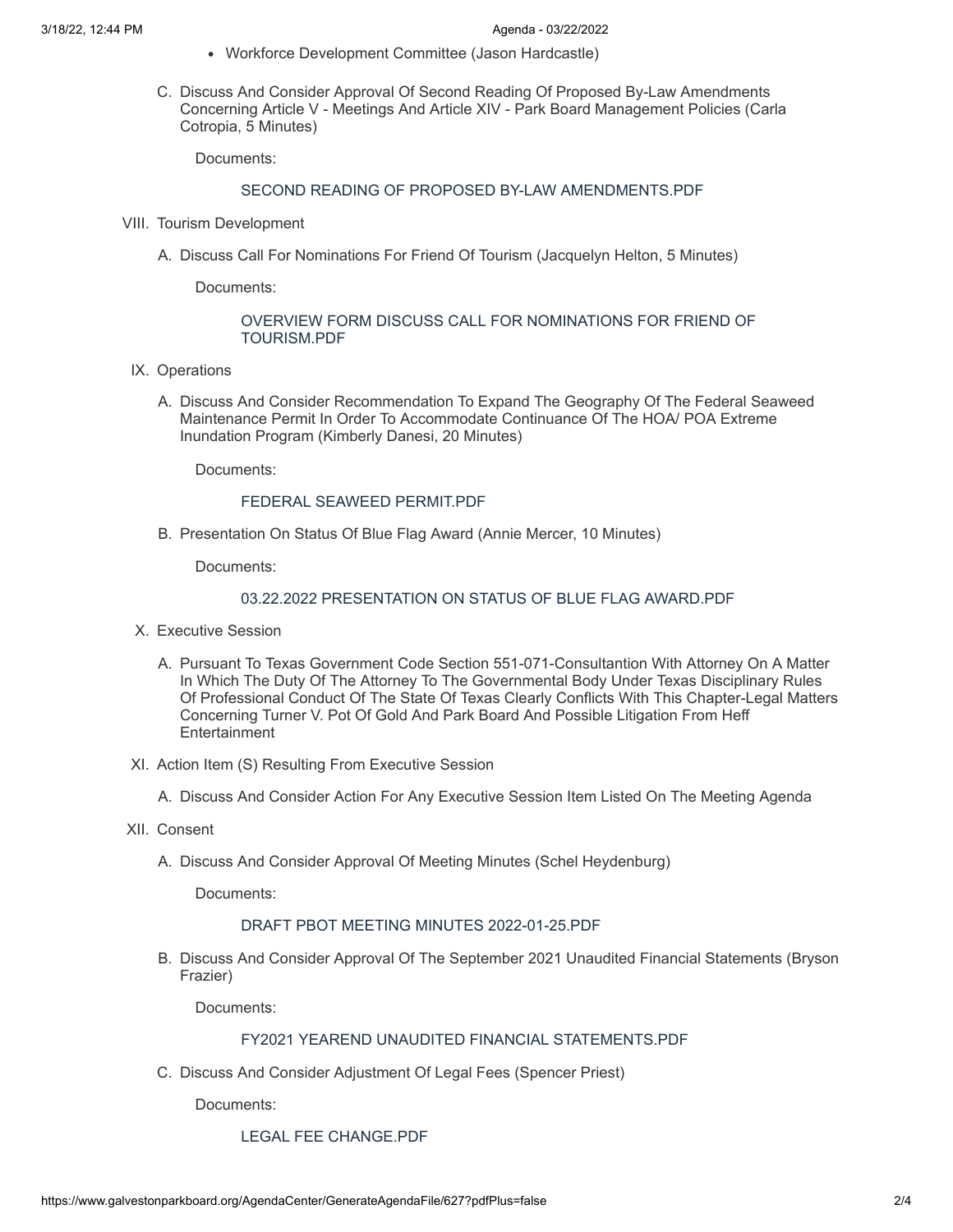D. Discuss And Consider Approval Of Motorola Solutions Watchguard V3000 Continuous-Operation Body Camera (Peter Davis)

Documents:

#### BOARD MEETING OVERVIEW - MOTOROLA SOLUTIONS [WATCHGUARD](https://www.galvestonparkboard.org/AgendaCenter/ViewFile/Item/7493?fileID=11346) BODY CAMS 2022.PDF

E. Discuss And Consider Changes To Seasonal Exemption And Park Operating Calendar (Kimberly Danesi)

Documents:

# SEASONAL EXEMPTION [CHANGE.PDF](https://www.galvestonparkboard.org/AgendaCenter/ViewFile/Item/7523?fileID=11358)

F. Discussion And Consider Approval For Purchases Of A Tractor And Wastewater VAC Unit To Support The Mobile Amenities At Stewart Park (Vince Lorefice)

Documents:

## MOBILE [AMENITIES](https://www.galvestonparkboard.org/AgendaCenter/ViewFile/Item/7492?fileID=11344) BOARD MARCH 2022.PDF [STEWART](https://www.galvestonparkboard.org/AgendaCenter/ViewFile/Item/7492?fileID=11345) BEACH SLIDE IN VAC UNIT .PDF

G. Discuss And Consider Awarding Concessionaire Agreements To Begin In The 2022 Season (Ann Hobing)

Documents:

# DISCUSS AND CONSIDER AWARDING [CONCESSIONAIRE](https://www.galvestonparkboard.org/AgendaCenter/ViewFile/Item/7480?fileID=11313) AGREEMENTS TO BEGIN IN THE 2022 SEASON 3.22.22.PDF

H. Discuss And Consider The Approval Of An Award Of Contract For Roof Maintenance For 601 Tremont (Sheryl Rozier)

Documents:

# 2022-03-22 OV 601 TREMONT ROOF [WORK.PDF](https://www.galvestonparkboard.org/AgendaCenter/ViewFile/Item/7479?fileID=11320)

I. Discuss And Consider Approval Of Tourism Development Expenditures (Michael Woody)

Documents:

# TOURISM DEVELOPMENT CONSENT FORM [MARCH\\_22\\_2022.PDF](https://www.galvestonparkboard.org/AgendaCenter/ViewFile/Item/7494?fileID=11349)

- XIII. Monthly Report
- XIV. Future Agenda Items
- XV. Announcements
- XVI. Adjournment

*I certify that the above Notice of Meeting was posted in a place convenient to the public, in accordance with Chapter 551 of the Texas government Code, on or before March 18, 2022, 5:00 p.m.*

*Approved* Spencer Priest, Chair

# *Approved as to Format*

Carla Cotropia, Legal Counsel

**Please Note Members of the City Council may be attending and participating in the discussion.**